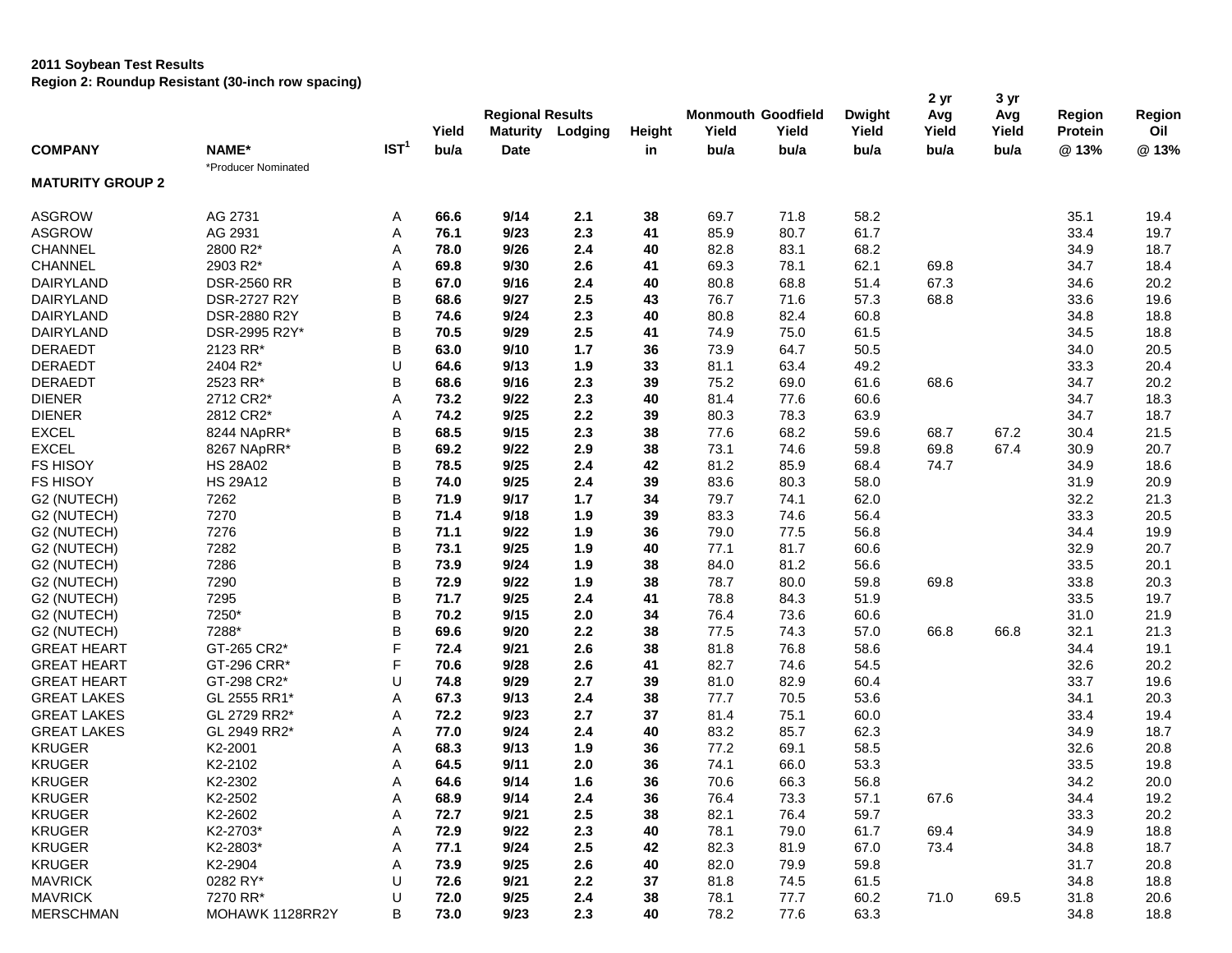| IST <sup>1</sup><br><b>COMPANY</b><br>NAME*<br>bu/a<br>@13%<br><b>Date</b><br>bu/a<br>bu/a<br>bu/a<br>bu/a<br>bu/a<br>in<br>*Producer Nominated<br><b>MERSCHMAN</b><br>SHAWNEE 1226RR2Y<br>В<br>71.2<br>52.6<br>67.4<br>9/20<br>2.6<br>39<br>78.6<br>33.0<br>20.3<br><b>MONIER</b><br>B<br>73.4<br>9/24<br>2.5<br>41<br>75.9<br>63.3<br>33.8<br>19.7<br>M 2739 R2<br>81.0<br><b>MUNSON</b><br>8281 R2Y<br>B<br>9/22<br>2.3<br>39<br>74.2<br>61.2<br>70.6<br>18.8<br>71.8<br>80.2<br>34.7<br><b>MYCOGEN</b><br>5N284 R2*<br>B<br>2.3<br>82.3<br>18.6<br>74.8<br>9/26<br>40<br>80.7<br>61.3<br>34.9<br><b>NUTECH</b><br>B<br>2.3<br>76.5<br>20.0<br>6281<br>71.9<br>9/24<br>39<br>83.6<br>55.5<br>34.0<br>B<br><b>PIONEER</b><br>92Y80<br>72.4<br>9/22<br>2.3<br>39<br>79.6<br>70.7<br>35.3<br>20.1<br>79.1<br>58.5<br>72.5<br>POWER PLUS<br>B<br>71.2<br>28J0<br>74.3<br>9/26<br>2.3<br>43<br>69.4<br>33.4<br>19.7<br>80.1<br>84.0<br>58.9<br>PROHARVEST<br>2635 CR2Y*<br>9/22<br>2.7<br>78.5<br>19.0<br>Α<br>73.6<br>41<br>80.3<br>61.9<br>34.7<br>PROHARVEST<br>2850 CR2Y*<br>9/25<br>2.3<br>80.3<br>79.4<br>35.0<br>18.6<br>73.7<br>41<br>61.4<br>Α<br>PROHARVEST<br>2950 CR2Y*<br>72.7<br>75.6<br>18.7<br>Α<br>9/22<br>2.4<br>40<br>80.8<br>61.8<br>34.8<br>F<br><b>RENK</b><br>RS 241 R2<br>67.9<br>9/13<br>2.0<br>33<br>69.5<br>54.7<br>33.2<br>20.5<br>79.4<br>F<br><b>RENK</b><br><b>RS 272 NR2</b><br>9/22<br>2.6<br>40<br>79.8<br>74.4<br>60.0<br>19.1<br>71.4<br>34.4<br><b>RENK</b><br>RS 282 R2<br>B<br>9/26<br>2.1<br>52.1<br>19.0<br>68.9<br>39<br>79.0<br>75.6<br>34.1<br>B<br><b>ROESCHLEY</b><br>2815 CRR2<br>79.3<br>18.7<br>74.4<br>9/26<br>2.4<br>40<br>79.6<br>64.2<br>34.9<br>B<br>SEED CONSULTANTS<br>SCS 9241 RR*<br>9/14<br>1.9<br>78.2<br>72.6<br>58.6<br>21.8<br>69.8<br>34<br>30.9<br><b>STEYER</b><br>2701 R2<br>9/22<br>2.1<br>39<br>80.1<br>80.2<br>72.1<br>18.9<br>Α<br>74.0<br>61.7<br>34.6<br>B<br><b>STINE</b><br>2420-4*<br>9/17<br>2.1<br>36<br>77.7<br>69.8<br>53.1<br>67.7<br>66.9<br>34.8<br>20.0<br>66.9<br>B<br><b>STINE</b><br>24RB00*<br>20.3<br>70.5<br>9/14<br>1.9<br>34<br>84.6<br>65.3<br>61.6<br>33.6<br>B<br><b>STINE</b><br>25RC28<br>2.3<br>36<br>81.8<br>72.3<br>56.1<br>33.1<br>20.2<br>70.0<br>9/14<br><b>STINE</b><br>27RA20*<br>B<br>73.0<br>9/23<br>2.3<br>40<br>77.4<br>78.6<br>62.9<br>34.8<br>19.1<br>29RB22*<br>B<br><b>STINE</b><br>9/24<br>2.4<br>76.6<br>60.5<br>35.2<br>18.5<br>72.8<br>43<br>81.3<br>STONE SEED GROUP<br>2R2701*<br>2.1<br>79.0<br>57.2<br>18.5<br>Α<br>73.3<br>9/22<br>41<br>83.6<br>34.4<br>2R2801*<br>83.7<br>61.7<br>18.6<br><b>STONE SEED GROUP</b><br>75.0<br>9/24<br>2.2<br>41<br>79.5<br>34.9<br>Α<br>B<br>SYNGENTA<br>S25-F2 BRAND*<br>65.2<br>$1.7$<br>51.3<br>33.2<br>20.6<br>9/15<br>33<br>76.4<br>68.0<br><b>SYNGENTA</b><br>B<br>S27-C4 BRAND*<br>71.3<br>9/20<br>2.3<br>37<br>78.1<br>78.3<br>33.5<br>20.6<br>57.5<br><b>SYNGENTA</b><br>B<br>S28-K1 BRAND*<br>9/21<br>2.1<br>40<br>74.6<br>59.1<br>20.2<br>72.3<br>83.1<br>33.7<br>SYNGENTA<br>S29-W7 BRAND*<br>B<br>71.4<br>9/22<br>2.2<br>37<br>75.4<br>59.2<br>32.4<br>20.6<br>79.8<br>AVERAGE<br>71.4<br>9/21<br>39<br>2.3<br>79.3<br>76.0<br>59.0<br>70.0<br>68.3<br>33.8<br>19.7<br>L.S.D. 25% LEVEL<br>3.2<br>0.2<br>2.7<br>2.7<br>0.18<br>1<br>4.1<br>0.31<br>5<br>COEFF. OF VAR. (%)<br>8.3<br>3.6<br>3.8<br>7.3<br>1.7<br>1.7<br>16.1<br><b>MATURITY GROUP 3</b><br><b>ASGROW</b><br>AG 3030*<br>9/23<br>39<br>80.9<br>77.9<br>56.3<br>69.9<br>34.6<br>19.2<br>71.7<br>2.4<br>Α<br><b>ASGROW</b><br>AG 3130*<br>70.0<br>9/28<br>2.5<br>77.2<br>76.1<br>56.8<br>68.7<br>67.3<br>35.6<br>17.7<br>41<br>Α<br><b>ASGROW</b><br>9/24<br>2.5<br>82.2<br>19.1<br>AG 3131<br>A<br>74.7<br>40<br>81.5<br>60.4<br>34.3<br><b>ASGROW</b><br>AG 3231<br>75.5<br>2.1<br>83.1<br>72.3<br>17.9<br>Α<br>9/30<br>40<br>82.1<br>61.3<br>33.9<br><b>ASGROW</b><br>AG 3431<br>73.3<br>2.4<br>79.2<br>63.9<br>72.5<br>35.1<br>Α<br>10/1<br>40<br>76.9<br>18.0<br><b>ASGROW</b><br>2.9<br>58.8<br>34.7<br>18.7<br>AG 3631*<br>Α<br>71.0<br>10/2<br>40<br>75.7<br>78.4<br><b>ASGROW</b><br>AG 3632<br>72.5<br>2.6<br>79.2<br>63.3<br>35.1<br>17.9<br>Α<br>10/2<br>43<br>74.9<br><b>ASGROW</b><br>18.1<br>AG 3731<br>Α<br>74.8<br>10/2<br>2.7<br>44<br>76.0<br>82.5<br>65.9<br>35.0<br><b>ASGROW</b><br>18.4<br>AG 3830*<br>Α<br>68.8<br>10/6<br>2.6<br>44<br>70.8<br>74.3<br>61.3<br>68.3<br>34.2<br>CHANNEL<br>3000 R2<br>$2.2\,$<br>68.2<br>35.3<br>17.6<br>Α<br>72.8<br>9/29<br>42<br>77.4<br>78.0<br>63.1<br>70.2<br>CHANNEL<br>3105 R2*<br>72.5<br>9/28<br>2.8<br>44<br>77.9<br>33.7<br>19.1<br>Α<br>79.0 |  | Yield | <b>Regional Results</b><br><b>Maturity</b> | Lodging | Height | <b>Monmouth Goodfield</b><br>Yield | Yield | <b>Dwight</b><br>Yield | 2 yr<br>Avg<br>Yield | 3 yr<br>Avg<br>Yield | Region<br><b>Protein</b> | Region<br>Oil |
|------------------------------------------------------------------------------------------------------------------------------------------------------------------------------------------------------------------------------------------------------------------------------------------------------------------------------------------------------------------------------------------------------------------------------------------------------------------------------------------------------------------------------------------------------------------------------------------------------------------------------------------------------------------------------------------------------------------------------------------------------------------------------------------------------------------------------------------------------------------------------------------------------------------------------------------------------------------------------------------------------------------------------------------------------------------------------------------------------------------------------------------------------------------------------------------------------------------------------------------------------------------------------------------------------------------------------------------------------------------------------------------------------------------------------------------------------------------------------------------------------------------------------------------------------------------------------------------------------------------------------------------------------------------------------------------------------------------------------------------------------------------------------------------------------------------------------------------------------------------------------------------------------------------------------------------------------------------------------------------------------------------------------------------------------------------------------------------------------------------------------------------------------------------------------------------------------------------------------------------------------------------------------------------------------------------------------------------------------------------------------------------------------------------------------------------------------------------------------------------------------------------------------------------------------------------------------------------------------------------------------------------------------------------------------------------------------------------------------------------------------------------------------------------------------------------------------------------------------------------------------------------------------------------------------------------------------------------------------------------------------------------------------------------------------------------------------------------------------------------------------------------------------------------------------------------------------------------------------------------------------------------------------------------------------------------------------------------------------------------------------------------------------------------------------------------------------------------------------------------------------------------------------------------------------------------------------------------------------------------------------------------------------------------------------------------------------------------------------------------------------------------------------------------------------------------------------------------------------------------------------------------------------------------------------------------------------------------------------------------------------------------------------------------------------------------------------------------------------------------------------------------------------------------------------------------------------------------------------------------------------------------------------------------------------------------------------------------------------------------------------------------------------------------------------------------------------------------------------------------------------------------------------------------------------------------------------------------------------------------------------------------------------|--|-------|--------------------------------------------|---------|--------|------------------------------------|-------|------------------------|----------------------|----------------------|--------------------------|---------------|
|                                                                                                                                                                                                                                                                                                                                                                                                                                                                                                                                                                                                                                                                                                                                                                                                                                                                                                                                                                                                                                                                                                                                                                                                                                                                                                                                                                                                                                                                                                                                                                                                                                                                                                                                                                                                                                                                                                                                                                                                                                                                                                                                                                                                                                                                                                                                                                                                                                                                                                                                                                                                                                                                                                                                                                                                                                                                                                                                                                                                                                                                                                                                                                                                                                                                                                                                                                                                                                                                                                                                                                                                                                                                                                                                                                                                                                                                                                                                                                                                                                                                                                                                                                                                                                                                                                                                                                                                                                                                                                                                                                                                                                                      |  |       |                                            |         |        |                                    |       |                        |                      |                      |                          | @13%          |
|                                                                                                                                                                                                                                                                                                                                                                                                                                                                                                                                                                                                                                                                                                                                                                                                                                                                                                                                                                                                                                                                                                                                                                                                                                                                                                                                                                                                                                                                                                                                                                                                                                                                                                                                                                                                                                                                                                                                                                                                                                                                                                                                                                                                                                                                                                                                                                                                                                                                                                                                                                                                                                                                                                                                                                                                                                                                                                                                                                                                                                                                                                                                                                                                                                                                                                                                                                                                                                                                                                                                                                                                                                                                                                                                                                                                                                                                                                                                                                                                                                                                                                                                                                                                                                                                                                                                                                                                                                                                                                                                                                                                                                                      |  |       |                                            |         |        |                                    |       |                        |                      |                      |                          |               |
|                                                                                                                                                                                                                                                                                                                                                                                                                                                                                                                                                                                                                                                                                                                                                                                                                                                                                                                                                                                                                                                                                                                                                                                                                                                                                                                                                                                                                                                                                                                                                                                                                                                                                                                                                                                                                                                                                                                                                                                                                                                                                                                                                                                                                                                                                                                                                                                                                                                                                                                                                                                                                                                                                                                                                                                                                                                                                                                                                                                                                                                                                                                                                                                                                                                                                                                                                                                                                                                                                                                                                                                                                                                                                                                                                                                                                                                                                                                                                                                                                                                                                                                                                                                                                                                                                                                                                                                                                                                                                                                                                                                                                                                      |  |       |                                            |         |        |                                    |       |                        |                      |                      |                          |               |
|                                                                                                                                                                                                                                                                                                                                                                                                                                                                                                                                                                                                                                                                                                                                                                                                                                                                                                                                                                                                                                                                                                                                                                                                                                                                                                                                                                                                                                                                                                                                                                                                                                                                                                                                                                                                                                                                                                                                                                                                                                                                                                                                                                                                                                                                                                                                                                                                                                                                                                                                                                                                                                                                                                                                                                                                                                                                                                                                                                                                                                                                                                                                                                                                                                                                                                                                                                                                                                                                                                                                                                                                                                                                                                                                                                                                                                                                                                                                                                                                                                                                                                                                                                                                                                                                                                                                                                                                                                                                                                                                                                                                                                                      |  |       |                                            |         |        |                                    |       |                        |                      |                      |                          |               |
|                                                                                                                                                                                                                                                                                                                                                                                                                                                                                                                                                                                                                                                                                                                                                                                                                                                                                                                                                                                                                                                                                                                                                                                                                                                                                                                                                                                                                                                                                                                                                                                                                                                                                                                                                                                                                                                                                                                                                                                                                                                                                                                                                                                                                                                                                                                                                                                                                                                                                                                                                                                                                                                                                                                                                                                                                                                                                                                                                                                                                                                                                                                                                                                                                                                                                                                                                                                                                                                                                                                                                                                                                                                                                                                                                                                                                                                                                                                                                                                                                                                                                                                                                                                                                                                                                                                                                                                                                                                                                                                                                                                                                                                      |  |       |                                            |         |        |                                    |       |                        |                      |                      |                          |               |
|                                                                                                                                                                                                                                                                                                                                                                                                                                                                                                                                                                                                                                                                                                                                                                                                                                                                                                                                                                                                                                                                                                                                                                                                                                                                                                                                                                                                                                                                                                                                                                                                                                                                                                                                                                                                                                                                                                                                                                                                                                                                                                                                                                                                                                                                                                                                                                                                                                                                                                                                                                                                                                                                                                                                                                                                                                                                                                                                                                                                                                                                                                                                                                                                                                                                                                                                                                                                                                                                                                                                                                                                                                                                                                                                                                                                                                                                                                                                                                                                                                                                                                                                                                                                                                                                                                                                                                                                                                                                                                                                                                                                                                                      |  |       |                                            |         |        |                                    |       |                        |                      |                      |                          |               |
|                                                                                                                                                                                                                                                                                                                                                                                                                                                                                                                                                                                                                                                                                                                                                                                                                                                                                                                                                                                                                                                                                                                                                                                                                                                                                                                                                                                                                                                                                                                                                                                                                                                                                                                                                                                                                                                                                                                                                                                                                                                                                                                                                                                                                                                                                                                                                                                                                                                                                                                                                                                                                                                                                                                                                                                                                                                                                                                                                                                                                                                                                                                                                                                                                                                                                                                                                                                                                                                                                                                                                                                                                                                                                                                                                                                                                                                                                                                                                                                                                                                                                                                                                                                                                                                                                                                                                                                                                                                                                                                                                                                                                                                      |  |       |                                            |         |        |                                    |       |                        |                      |                      |                          |               |
|                                                                                                                                                                                                                                                                                                                                                                                                                                                                                                                                                                                                                                                                                                                                                                                                                                                                                                                                                                                                                                                                                                                                                                                                                                                                                                                                                                                                                                                                                                                                                                                                                                                                                                                                                                                                                                                                                                                                                                                                                                                                                                                                                                                                                                                                                                                                                                                                                                                                                                                                                                                                                                                                                                                                                                                                                                                                                                                                                                                                                                                                                                                                                                                                                                                                                                                                                                                                                                                                                                                                                                                                                                                                                                                                                                                                                                                                                                                                                                                                                                                                                                                                                                                                                                                                                                                                                                                                                                                                                                                                                                                                                                                      |  |       |                                            |         |        |                                    |       |                        |                      |                      |                          |               |
|                                                                                                                                                                                                                                                                                                                                                                                                                                                                                                                                                                                                                                                                                                                                                                                                                                                                                                                                                                                                                                                                                                                                                                                                                                                                                                                                                                                                                                                                                                                                                                                                                                                                                                                                                                                                                                                                                                                                                                                                                                                                                                                                                                                                                                                                                                                                                                                                                                                                                                                                                                                                                                                                                                                                                                                                                                                                                                                                                                                                                                                                                                                                                                                                                                                                                                                                                                                                                                                                                                                                                                                                                                                                                                                                                                                                                                                                                                                                                                                                                                                                                                                                                                                                                                                                                                                                                                                                                                                                                                                                                                                                                                                      |  |       |                                            |         |        |                                    |       |                        |                      |                      |                          |               |
|                                                                                                                                                                                                                                                                                                                                                                                                                                                                                                                                                                                                                                                                                                                                                                                                                                                                                                                                                                                                                                                                                                                                                                                                                                                                                                                                                                                                                                                                                                                                                                                                                                                                                                                                                                                                                                                                                                                                                                                                                                                                                                                                                                                                                                                                                                                                                                                                                                                                                                                                                                                                                                                                                                                                                                                                                                                                                                                                                                                                                                                                                                                                                                                                                                                                                                                                                                                                                                                                                                                                                                                                                                                                                                                                                                                                                                                                                                                                                                                                                                                                                                                                                                                                                                                                                                                                                                                                                                                                                                                                                                                                                                                      |  |       |                                            |         |        |                                    |       |                        |                      |                      |                          |               |
|                                                                                                                                                                                                                                                                                                                                                                                                                                                                                                                                                                                                                                                                                                                                                                                                                                                                                                                                                                                                                                                                                                                                                                                                                                                                                                                                                                                                                                                                                                                                                                                                                                                                                                                                                                                                                                                                                                                                                                                                                                                                                                                                                                                                                                                                                                                                                                                                                                                                                                                                                                                                                                                                                                                                                                                                                                                                                                                                                                                                                                                                                                                                                                                                                                                                                                                                                                                                                                                                                                                                                                                                                                                                                                                                                                                                                                                                                                                                                                                                                                                                                                                                                                                                                                                                                                                                                                                                                                                                                                                                                                                                                                                      |  |       |                                            |         |        |                                    |       |                        |                      |                      |                          |               |
|                                                                                                                                                                                                                                                                                                                                                                                                                                                                                                                                                                                                                                                                                                                                                                                                                                                                                                                                                                                                                                                                                                                                                                                                                                                                                                                                                                                                                                                                                                                                                                                                                                                                                                                                                                                                                                                                                                                                                                                                                                                                                                                                                                                                                                                                                                                                                                                                                                                                                                                                                                                                                                                                                                                                                                                                                                                                                                                                                                                                                                                                                                                                                                                                                                                                                                                                                                                                                                                                                                                                                                                                                                                                                                                                                                                                                                                                                                                                                                                                                                                                                                                                                                                                                                                                                                                                                                                                                                                                                                                                                                                                                                                      |  |       |                                            |         |        |                                    |       |                        |                      |                      |                          |               |
|                                                                                                                                                                                                                                                                                                                                                                                                                                                                                                                                                                                                                                                                                                                                                                                                                                                                                                                                                                                                                                                                                                                                                                                                                                                                                                                                                                                                                                                                                                                                                                                                                                                                                                                                                                                                                                                                                                                                                                                                                                                                                                                                                                                                                                                                                                                                                                                                                                                                                                                                                                                                                                                                                                                                                                                                                                                                                                                                                                                                                                                                                                                                                                                                                                                                                                                                                                                                                                                                                                                                                                                                                                                                                                                                                                                                                                                                                                                                                                                                                                                                                                                                                                                                                                                                                                                                                                                                                                                                                                                                                                                                                                                      |  |       |                                            |         |        |                                    |       |                        |                      |                      |                          |               |
|                                                                                                                                                                                                                                                                                                                                                                                                                                                                                                                                                                                                                                                                                                                                                                                                                                                                                                                                                                                                                                                                                                                                                                                                                                                                                                                                                                                                                                                                                                                                                                                                                                                                                                                                                                                                                                                                                                                                                                                                                                                                                                                                                                                                                                                                                                                                                                                                                                                                                                                                                                                                                                                                                                                                                                                                                                                                                                                                                                                                                                                                                                                                                                                                                                                                                                                                                                                                                                                                                                                                                                                                                                                                                                                                                                                                                                                                                                                                                                                                                                                                                                                                                                                                                                                                                                                                                                                                                                                                                                                                                                                                                                                      |  |       |                                            |         |        |                                    |       |                        |                      |                      |                          |               |
|                                                                                                                                                                                                                                                                                                                                                                                                                                                                                                                                                                                                                                                                                                                                                                                                                                                                                                                                                                                                                                                                                                                                                                                                                                                                                                                                                                                                                                                                                                                                                                                                                                                                                                                                                                                                                                                                                                                                                                                                                                                                                                                                                                                                                                                                                                                                                                                                                                                                                                                                                                                                                                                                                                                                                                                                                                                                                                                                                                                                                                                                                                                                                                                                                                                                                                                                                                                                                                                                                                                                                                                                                                                                                                                                                                                                                                                                                                                                                                                                                                                                                                                                                                                                                                                                                                                                                                                                                                                                                                                                                                                                                                                      |  |       |                                            |         |        |                                    |       |                        |                      |                      |                          |               |
|                                                                                                                                                                                                                                                                                                                                                                                                                                                                                                                                                                                                                                                                                                                                                                                                                                                                                                                                                                                                                                                                                                                                                                                                                                                                                                                                                                                                                                                                                                                                                                                                                                                                                                                                                                                                                                                                                                                                                                                                                                                                                                                                                                                                                                                                                                                                                                                                                                                                                                                                                                                                                                                                                                                                                                                                                                                                                                                                                                                                                                                                                                                                                                                                                                                                                                                                                                                                                                                                                                                                                                                                                                                                                                                                                                                                                                                                                                                                                                                                                                                                                                                                                                                                                                                                                                                                                                                                                                                                                                                                                                                                                                                      |  |       |                                            |         |        |                                    |       |                        |                      |                      |                          |               |
|                                                                                                                                                                                                                                                                                                                                                                                                                                                                                                                                                                                                                                                                                                                                                                                                                                                                                                                                                                                                                                                                                                                                                                                                                                                                                                                                                                                                                                                                                                                                                                                                                                                                                                                                                                                                                                                                                                                                                                                                                                                                                                                                                                                                                                                                                                                                                                                                                                                                                                                                                                                                                                                                                                                                                                                                                                                                                                                                                                                                                                                                                                                                                                                                                                                                                                                                                                                                                                                                                                                                                                                                                                                                                                                                                                                                                                                                                                                                                                                                                                                                                                                                                                                                                                                                                                                                                                                                                                                                                                                                                                                                                                                      |  |       |                                            |         |        |                                    |       |                        |                      |                      |                          |               |
|                                                                                                                                                                                                                                                                                                                                                                                                                                                                                                                                                                                                                                                                                                                                                                                                                                                                                                                                                                                                                                                                                                                                                                                                                                                                                                                                                                                                                                                                                                                                                                                                                                                                                                                                                                                                                                                                                                                                                                                                                                                                                                                                                                                                                                                                                                                                                                                                                                                                                                                                                                                                                                                                                                                                                                                                                                                                                                                                                                                                                                                                                                                                                                                                                                                                                                                                                                                                                                                                                                                                                                                                                                                                                                                                                                                                                                                                                                                                                                                                                                                                                                                                                                                                                                                                                                                                                                                                                                                                                                                                                                                                                                                      |  |       |                                            |         |        |                                    |       |                        |                      |                      |                          |               |
|                                                                                                                                                                                                                                                                                                                                                                                                                                                                                                                                                                                                                                                                                                                                                                                                                                                                                                                                                                                                                                                                                                                                                                                                                                                                                                                                                                                                                                                                                                                                                                                                                                                                                                                                                                                                                                                                                                                                                                                                                                                                                                                                                                                                                                                                                                                                                                                                                                                                                                                                                                                                                                                                                                                                                                                                                                                                                                                                                                                                                                                                                                                                                                                                                                                                                                                                                                                                                                                                                                                                                                                                                                                                                                                                                                                                                                                                                                                                                                                                                                                                                                                                                                                                                                                                                                                                                                                                                                                                                                                                                                                                                                                      |  |       |                                            |         |        |                                    |       |                        |                      |                      |                          |               |
|                                                                                                                                                                                                                                                                                                                                                                                                                                                                                                                                                                                                                                                                                                                                                                                                                                                                                                                                                                                                                                                                                                                                                                                                                                                                                                                                                                                                                                                                                                                                                                                                                                                                                                                                                                                                                                                                                                                                                                                                                                                                                                                                                                                                                                                                                                                                                                                                                                                                                                                                                                                                                                                                                                                                                                                                                                                                                                                                                                                                                                                                                                                                                                                                                                                                                                                                                                                                                                                                                                                                                                                                                                                                                                                                                                                                                                                                                                                                                                                                                                                                                                                                                                                                                                                                                                                                                                                                                                                                                                                                                                                                                                                      |  |       |                                            |         |        |                                    |       |                        |                      |                      |                          |               |
|                                                                                                                                                                                                                                                                                                                                                                                                                                                                                                                                                                                                                                                                                                                                                                                                                                                                                                                                                                                                                                                                                                                                                                                                                                                                                                                                                                                                                                                                                                                                                                                                                                                                                                                                                                                                                                                                                                                                                                                                                                                                                                                                                                                                                                                                                                                                                                                                                                                                                                                                                                                                                                                                                                                                                                                                                                                                                                                                                                                                                                                                                                                                                                                                                                                                                                                                                                                                                                                                                                                                                                                                                                                                                                                                                                                                                                                                                                                                                                                                                                                                                                                                                                                                                                                                                                                                                                                                                                                                                                                                                                                                                                                      |  |       |                                            |         |        |                                    |       |                        |                      |                      |                          |               |
|                                                                                                                                                                                                                                                                                                                                                                                                                                                                                                                                                                                                                                                                                                                                                                                                                                                                                                                                                                                                                                                                                                                                                                                                                                                                                                                                                                                                                                                                                                                                                                                                                                                                                                                                                                                                                                                                                                                                                                                                                                                                                                                                                                                                                                                                                                                                                                                                                                                                                                                                                                                                                                                                                                                                                                                                                                                                                                                                                                                                                                                                                                                                                                                                                                                                                                                                                                                                                                                                                                                                                                                                                                                                                                                                                                                                                                                                                                                                                                                                                                                                                                                                                                                                                                                                                                                                                                                                                                                                                                                                                                                                                                                      |  |       |                                            |         |        |                                    |       |                        |                      |                      |                          |               |
|                                                                                                                                                                                                                                                                                                                                                                                                                                                                                                                                                                                                                                                                                                                                                                                                                                                                                                                                                                                                                                                                                                                                                                                                                                                                                                                                                                                                                                                                                                                                                                                                                                                                                                                                                                                                                                                                                                                                                                                                                                                                                                                                                                                                                                                                                                                                                                                                                                                                                                                                                                                                                                                                                                                                                                                                                                                                                                                                                                                                                                                                                                                                                                                                                                                                                                                                                                                                                                                                                                                                                                                                                                                                                                                                                                                                                                                                                                                                                                                                                                                                                                                                                                                                                                                                                                                                                                                                                                                                                                                                                                                                                                                      |  |       |                                            |         |        |                                    |       |                        |                      |                      |                          |               |
|                                                                                                                                                                                                                                                                                                                                                                                                                                                                                                                                                                                                                                                                                                                                                                                                                                                                                                                                                                                                                                                                                                                                                                                                                                                                                                                                                                                                                                                                                                                                                                                                                                                                                                                                                                                                                                                                                                                                                                                                                                                                                                                                                                                                                                                                                                                                                                                                                                                                                                                                                                                                                                                                                                                                                                                                                                                                                                                                                                                                                                                                                                                                                                                                                                                                                                                                                                                                                                                                                                                                                                                                                                                                                                                                                                                                                                                                                                                                                                                                                                                                                                                                                                                                                                                                                                                                                                                                                                                                                                                                                                                                                                                      |  |       |                                            |         |        |                                    |       |                        |                      |                      |                          |               |
|                                                                                                                                                                                                                                                                                                                                                                                                                                                                                                                                                                                                                                                                                                                                                                                                                                                                                                                                                                                                                                                                                                                                                                                                                                                                                                                                                                                                                                                                                                                                                                                                                                                                                                                                                                                                                                                                                                                                                                                                                                                                                                                                                                                                                                                                                                                                                                                                                                                                                                                                                                                                                                                                                                                                                                                                                                                                                                                                                                                                                                                                                                                                                                                                                                                                                                                                                                                                                                                                                                                                                                                                                                                                                                                                                                                                                                                                                                                                                                                                                                                                                                                                                                                                                                                                                                                                                                                                                                                                                                                                                                                                                                                      |  |       |                                            |         |        |                                    |       |                        |                      |                      |                          |               |
|                                                                                                                                                                                                                                                                                                                                                                                                                                                                                                                                                                                                                                                                                                                                                                                                                                                                                                                                                                                                                                                                                                                                                                                                                                                                                                                                                                                                                                                                                                                                                                                                                                                                                                                                                                                                                                                                                                                                                                                                                                                                                                                                                                                                                                                                                                                                                                                                                                                                                                                                                                                                                                                                                                                                                                                                                                                                                                                                                                                                                                                                                                                                                                                                                                                                                                                                                                                                                                                                                                                                                                                                                                                                                                                                                                                                                                                                                                                                                                                                                                                                                                                                                                                                                                                                                                                                                                                                                                                                                                                                                                                                                                                      |  |       |                                            |         |        |                                    |       |                        |                      |                      |                          |               |
|                                                                                                                                                                                                                                                                                                                                                                                                                                                                                                                                                                                                                                                                                                                                                                                                                                                                                                                                                                                                                                                                                                                                                                                                                                                                                                                                                                                                                                                                                                                                                                                                                                                                                                                                                                                                                                                                                                                                                                                                                                                                                                                                                                                                                                                                                                                                                                                                                                                                                                                                                                                                                                                                                                                                                                                                                                                                                                                                                                                                                                                                                                                                                                                                                                                                                                                                                                                                                                                                                                                                                                                                                                                                                                                                                                                                                                                                                                                                                                                                                                                                                                                                                                                                                                                                                                                                                                                                                                                                                                                                                                                                                                                      |  |       |                                            |         |        |                                    |       |                        |                      |                      |                          |               |
|                                                                                                                                                                                                                                                                                                                                                                                                                                                                                                                                                                                                                                                                                                                                                                                                                                                                                                                                                                                                                                                                                                                                                                                                                                                                                                                                                                                                                                                                                                                                                                                                                                                                                                                                                                                                                                                                                                                                                                                                                                                                                                                                                                                                                                                                                                                                                                                                                                                                                                                                                                                                                                                                                                                                                                                                                                                                                                                                                                                                                                                                                                                                                                                                                                                                                                                                                                                                                                                                                                                                                                                                                                                                                                                                                                                                                                                                                                                                                                                                                                                                                                                                                                                                                                                                                                                                                                                                                                                                                                                                                                                                                                                      |  |       |                                            |         |        |                                    |       |                        |                      |                      |                          |               |
|                                                                                                                                                                                                                                                                                                                                                                                                                                                                                                                                                                                                                                                                                                                                                                                                                                                                                                                                                                                                                                                                                                                                                                                                                                                                                                                                                                                                                                                                                                                                                                                                                                                                                                                                                                                                                                                                                                                                                                                                                                                                                                                                                                                                                                                                                                                                                                                                                                                                                                                                                                                                                                                                                                                                                                                                                                                                                                                                                                                                                                                                                                                                                                                                                                                                                                                                                                                                                                                                                                                                                                                                                                                                                                                                                                                                                                                                                                                                                                                                                                                                                                                                                                                                                                                                                                                                                                                                                                                                                                                                                                                                                                                      |  |       |                                            |         |        |                                    |       |                        |                      |                      |                          |               |
|                                                                                                                                                                                                                                                                                                                                                                                                                                                                                                                                                                                                                                                                                                                                                                                                                                                                                                                                                                                                                                                                                                                                                                                                                                                                                                                                                                                                                                                                                                                                                                                                                                                                                                                                                                                                                                                                                                                                                                                                                                                                                                                                                                                                                                                                                                                                                                                                                                                                                                                                                                                                                                                                                                                                                                                                                                                                                                                                                                                                                                                                                                                                                                                                                                                                                                                                                                                                                                                                                                                                                                                                                                                                                                                                                                                                                                                                                                                                                                                                                                                                                                                                                                                                                                                                                                                                                                                                                                                                                                                                                                                                                                                      |  |       |                                            |         |        |                                    |       |                        |                      |                      |                          |               |
|                                                                                                                                                                                                                                                                                                                                                                                                                                                                                                                                                                                                                                                                                                                                                                                                                                                                                                                                                                                                                                                                                                                                                                                                                                                                                                                                                                                                                                                                                                                                                                                                                                                                                                                                                                                                                                                                                                                                                                                                                                                                                                                                                                                                                                                                                                                                                                                                                                                                                                                                                                                                                                                                                                                                                                                                                                                                                                                                                                                                                                                                                                                                                                                                                                                                                                                                                                                                                                                                                                                                                                                                                                                                                                                                                                                                                                                                                                                                                                                                                                                                                                                                                                                                                                                                                                                                                                                                                                                                                                                                                                                                                                                      |  |       |                                            |         |        |                                    |       |                        |                      |                      |                          |               |
|                                                                                                                                                                                                                                                                                                                                                                                                                                                                                                                                                                                                                                                                                                                                                                                                                                                                                                                                                                                                                                                                                                                                                                                                                                                                                                                                                                                                                                                                                                                                                                                                                                                                                                                                                                                                                                                                                                                                                                                                                                                                                                                                                                                                                                                                                                                                                                                                                                                                                                                                                                                                                                                                                                                                                                                                                                                                                                                                                                                                                                                                                                                                                                                                                                                                                                                                                                                                                                                                                                                                                                                                                                                                                                                                                                                                                                                                                                                                                                                                                                                                                                                                                                                                                                                                                                                                                                                                                                                                                                                                                                                                                                                      |  |       |                                            |         |        |                                    |       |                        |                      |                      |                          |               |
|                                                                                                                                                                                                                                                                                                                                                                                                                                                                                                                                                                                                                                                                                                                                                                                                                                                                                                                                                                                                                                                                                                                                                                                                                                                                                                                                                                                                                                                                                                                                                                                                                                                                                                                                                                                                                                                                                                                                                                                                                                                                                                                                                                                                                                                                                                                                                                                                                                                                                                                                                                                                                                                                                                                                                                                                                                                                                                                                                                                                                                                                                                                                                                                                                                                                                                                                                                                                                                                                                                                                                                                                                                                                                                                                                                                                                                                                                                                                                                                                                                                                                                                                                                                                                                                                                                                                                                                                                                                                                                                                                                                                                                                      |  |       |                                            |         |        |                                    |       |                        |                      |                      |                          |               |
|                                                                                                                                                                                                                                                                                                                                                                                                                                                                                                                                                                                                                                                                                                                                                                                                                                                                                                                                                                                                                                                                                                                                                                                                                                                                                                                                                                                                                                                                                                                                                                                                                                                                                                                                                                                                                                                                                                                                                                                                                                                                                                                                                                                                                                                                                                                                                                                                                                                                                                                                                                                                                                                                                                                                                                                                                                                                                                                                                                                                                                                                                                                                                                                                                                                                                                                                                                                                                                                                                                                                                                                                                                                                                                                                                                                                                                                                                                                                                                                                                                                                                                                                                                                                                                                                                                                                                                                                                                                                                                                                                                                                                                                      |  |       |                                            |         |        |                                    |       |                        |                      |                      |                          |               |
|                                                                                                                                                                                                                                                                                                                                                                                                                                                                                                                                                                                                                                                                                                                                                                                                                                                                                                                                                                                                                                                                                                                                                                                                                                                                                                                                                                                                                                                                                                                                                                                                                                                                                                                                                                                                                                                                                                                                                                                                                                                                                                                                                                                                                                                                                                                                                                                                                                                                                                                                                                                                                                                                                                                                                                                                                                                                                                                                                                                                                                                                                                                                                                                                                                                                                                                                                                                                                                                                                                                                                                                                                                                                                                                                                                                                                                                                                                                                                                                                                                                                                                                                                                                                                                                                                                                                                                                                                                                                                                                                                                                                                                                      |  |       |                                            |         |        |                                    |       |                        |                      |                      |                          |               |
|                                                                                                                                                                                                                                                                                                                                                                                                                                                                                                                                                                                                                                                                                                                                                                                                                                                                                                                                                                                                                                                                                                                                                                                                                                                                                                                                                                                                                                                                                                                                                                                                                                                                                                                                                                                                                                                                                                                                                                                                                                                                                                                                                                                                                                                                                                                                                                                                                                                                                                                                                                                                                                                                                                                                                                                                                                                                                                                                                                                                                                                                                                                                                                                                                                                                                                                                                                                                                                                                                                                                                                                                                                                                                                                                                                                                                                                                                                                                                                                                                                                                                                                                                                                                                                                                                                                                                                                                                                                                                                                                                                                                                                                      |  |       |                                            |         |        |                                    |       |                        |                      |                      |                          |               |
|                                                                                                                                                                                                                                                                                                                                                                                                                                                                                                                                                                                                                                                                                                                                                                                                                                                                                                                                                                                                                                                                                                                                                                                                                                                                                                                                                                                                                                                                                                                                                                                                                                                                                                                                                                                                                                                                                                                                                                                                                                                                                                                                                                                                                                                                                                                                                                                                                                                                                                                                                                                                                                                                                                                                                                                                                                                                                                                                                                                                                                                                                                                                                                                                                                                                                                                                                                                                                                                                                                                                                                                                                                                                                                                                                                                                                                                                                                                                                                                                                                                                                                                                                                                                                                                                                                                                                                                                                                                                                                                                                                                                                                                      |  |       |                                            |         |        |                                    |       |                        |                      |                      |                          |               |
|                                                                                                                                                                                                                                                                                                                                                                                                                                                                                                                                                                                                                                                                                                                                                                                                                                                                                                                                                                                                                                                                                                                                                                                                                                                                                                                                                                                                                                                                                                                                                                                                                                                                                                                                                                                                                                                                                                                                                                                                                                                                                                                                                                                                                                                                                                                                                                                                                                                                                                                                                                                                                                                                                                                                                                                                                                                                                                                                                                                                                                                                                                                                                                                                                                                                                                                                                                                                                                                                                                                                                                                                                                                                                                                                                                                                                                                                                                                                                                                                                                                                                                                                                                                                                                                                                                                                                                                                                                                                                                                                                                                                                                                      |  |       |                                            |         |        |                                    |       |                        |                      |                      |                          |               |
|                                                                                                                                                                                                                                                                                                                                                                                                                                                                                                                                                                                                                                                                                                                                                                                                                                                                                                                                                                                                                                                                                                                                                                                                                                                                                                                                                                                                                                                                                                                                                                                                                                                                                                                                                                                                                                                                                                                                                                                                                                                                                                                                                                                                                                                                                                                                                                                                                                                                                                                                                                                                                                                                                                                                                                                                                                                                                                                                                                                                                                                                                                                                                                                                                                                                                                                                                                                                                                                                                                                                                                                                                                                                                                                                                                                                                                                                                                                                                                                                                                                                                                                                                                                                                                                                                                                                                                                                                                                                                                                                                                                                                                                      |  |       |                                            |         |        |                                    |       |                        |                      |                      |                          |               |
|                                                                                                                                                                                                                                                                                                                                                                                                                                                                                                                                                                                                                                                                                                                                                                                                                                                                                                                                                                                                                                                                                                                                                                                                                                                                                                                                                                                                                                                                                                                                                                                                                                                                                                                                                                                                                                                                                                                                                                                                                                                                                                                                                                                                                                                                                                                                                                                                                                                                                                                                                                                                                                                                                                                                                                                                                                                                                                                                                                                                                                                                                                                                                                                                                                                                                                                                                                                                                                                                                                                                                                                                                                                                                                                                                                                                                                                                                                                                                                                                                                                                                                                                                                                                                                                                                                                                                                                                                                                                                                                                                                                                                                                      |  |       |                                            |         |        |                                    |       |                        |                      |                      |                          |               |
|                                                                                                                                                                                                                                                                                                                                                                                                                                                                                                                                                                                                                                                                                                                                                                                                                                                                                                                                                                                                                                                                                                                                                                                                                                                                                                                                                                                                                                                                                                                                                                                                                                                                                                                                                                                                                                                                                                                                                                                                                                                                                                                                                                                                                                                                                                                                                                                                                                                                                                                                                                                                                                                                                                                                                                                                                                                                                                                                                                                                                                                                                                                                                                                                                                                                                                                                                                                                                                                                                                                                                                                                                                                                                                                                                                                                                                                                                                                                                                                                                                                                                                                                                                                                                                                                                                                                                                                                                                                                                                                                                                                                                                                      |  |       |                                            |         |        |                                    |       |                        |                      |                      |                          |               |
|                                                                                                                                                                                                                                                                                                                                                                                                                                                                                                                                                                                                                                                                                                                                                                                                                                                                                                                                                                                                                                                                                                                                                                                                                                                                                                                                                                                                                                                                                                                                                                                                                                                                                                                                                                                                                                                                                                                                                                                                                                                                                                                                                                                                                                                                                                                                                                                                                                                                                                                                                                                                                                                                                                                                                                                                                                                                                                                                                                                                                                                                                                                                                                                                                                                                                                                                                                                                                                                                                                                                                                                                                                                                                                                                                                                                                                                                                                                                                                                                                                                                                                                                                                                                                                                                                                                                                                                                                                                                                                                                                                                                                                                      |  |       |                                            |         |        |                                    |       |                        |                      |                      |                          |               |
|                                                                                                                                                                                                                                                                                                                                                                                                                                                                                                                                                                                                                                                                                                                                                                                                                                                                                                                                                                                                                                                                                                                                                                                                                                                                                                                                                                                                                                                                                                                                                                                                                                                                                                                                                                                                                                                                                                                                                                                                                                                                                                                                                                                                                                                                                                                                                                                                                                                                                                                                                                                                                                                                                                                                                                                                                                                                                                                                                                                                                                                                                                                                                                                                                                                                                                                                                                                                                                                                                                                                                                                                                                                                                                                                                                                                                                                                                                                                                                                                                                                                                                                                                                                                                                                                                                                                                                                                                                                                                                                                                                                                                                                      |  |       |                                            |         |        |                                    |       |                        |                      |                      |                          |               |
|                                                                                                                                                                                                                                                                                                                                                                                                                                                                                                                                                                                                                                                                                                                                                                                                                                                                                                                                                                                                                                                                                                                                                                                                                                                                                                                                                                                                                                                                                                                                                                                                                                                                                                                                                                                                                                                                                                                                                                                                                                                                                                                                                                                                                                                                                                                                                                                                                                                                                                                                                                                                                                                                                                                                                                                                                                                                                                                                                                                                                                                                                                                                                                                                                                                                                                                                                                                                                                                                                                                                                                                                                                                                                                                                                                                                                                                                                                                                                                                                                                                                                                                                                                                                                                                                                                                                                                                                                                                                                                                                                                                                                                                      |  |       |                                            |         |        |                                    |       | 60.6                   |                      |                      |                          |               |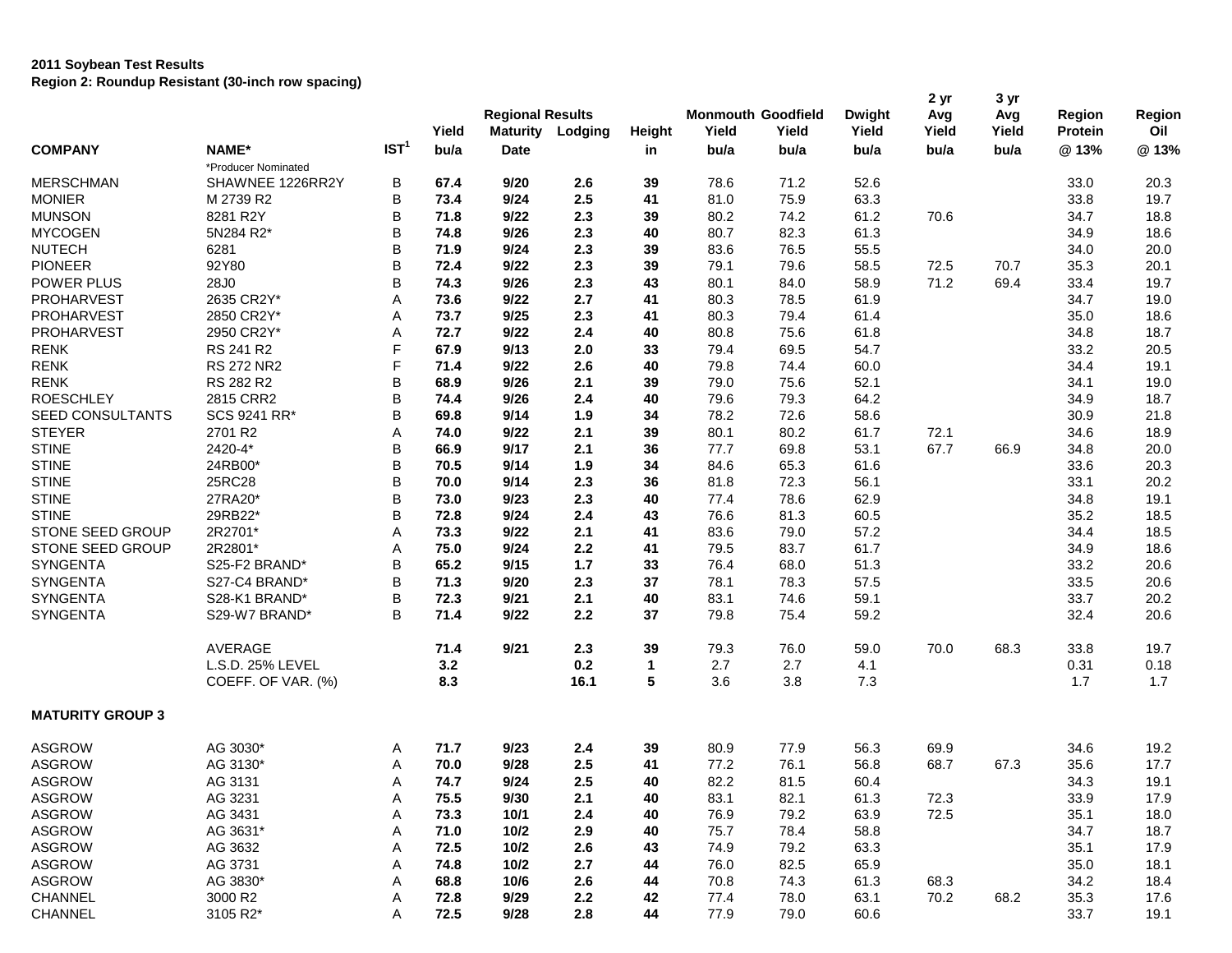|                    |                     |                  | Yield | <b>Regional Results</b><br><b>Maturity</b> | Lodging | Height | Yield | <b>Monmouth Goodfield</b><br>Yield | <b>Dwight</b><br>Yield | 2 yr<br>Avg<br>Yield | 3 yr<br>Avg<br>Yield | Region<br>Protein | Region<br>Oil |
|--------------------|---------------------|------------------|-------|--------------------------------------------|---------|--------|-------|------------------------------------|------------------------|----------------------|----------------------|-------------------|---------------|
| <b>COMPANY</b>     | NAME*               | IST <sup>1</sup> | bu/a  | Date                                       |         | in     | bu/a  | bu/a                               | bu/a                   | bu/a                 | bu/a                 | @13%              | @13%          |
|                    | *Producer Nominated |                  |       |                                            |         |        |       |                                    |                        |                      |                      |                   |               |
| <b>CHANNEL</b>     | 3205 R2             | Α                | 72.3  | 9/29                                       | 2.4     | 43     | 76.7  | 74.7                               | 65.4                   |                      |                      | 34.4              | 18.5          |
| <b>CHANNEL</b>     | 3303 R2             | Α                | 74.8  | 9/29                                       | 2.5     | 41     | 81.1  | 80.5                               | 62.8                   |                      |                      | 34.2              | 18.1          |
| <b>CHANNEL</b>     | 3402 R2*            | Α                | 72.7  | 9/29                                       | 2.2     | 42     | 77.6  | 77.6                               | 62.8                   |                      |                      | 35.3              | 18.1          |
| <b>CHANNEL</b>     | 3905 R2             | Α                | 70.8  | 10/6                                       | 2.8     | 43     | 69.3  | 80.0                               | 63.3                   |                      |                      | 34.6              | 17.6          |
| DAIRYLAND          | DSR-3232 R2Y        | В                | 74.8  | 10/1                                       | 2.2     | 43     | 81.5  | 77.2                               | 65.7                   |                      |                      | 35.4              | 18.1          |
| <b>DAIRYLAND</b>   | DST 30-002 R2Y      | U                | 70.8  | 9/25                                       | 2.4     | 37     | 76.2  | 76.4                               | 59.9                   |                      |                      | 34.1              | 19.0          |
| <b>DIENER</b>      | 3012 CR2*           | Α                | 70.6  | 9/30                                       | 2.4     | 42     | 75.2  | 73.9                               | 62.6                   | 70.0                 |                      | 34.4              | 18.6          |
| <b>DIENER</b>      | 3494 CR2*           | Α                | 75.7  | 10/1                                       | 2.3     | 43     | 80.2  | 82.9                               | 63.9                   |                      |                      | 35.3              | 18.0          |
| DYNA-GRO           | 37RY33              | Α                | 75.3  | 10/1                                       | 2.3     | 44     | 77.3  | 81.4                               | 67.2                   | 73.9                 |                      | 35.4              | 17.9          |
| DYNA-GRO           | 38RY32              | Α                | 71.8  | 9/28                                       | 2.4     | 44     | 78.4  | 75.3                               | 61.8                   |                      |                      | 34.4              | 18.6          |
| <b>EXCEL</b>       | 3240 NR2YSTS        | B                | 70.6  | 9/28                                       | 2.8     | 41     | 73.7  | 79.9                               | 58.3                   |                      |                      | 33.5              | 19.3          |
| <b>EXCEL</b>       | 3400 NR2Y           | U                | 70.6  | 10/3                                       | 2.8     | 45     | 74.3  | 75.8                               | 61.8                   |                      |                      | 33.4              | 18.0          |
| <b>FS HISOY</b>    | <b>HS 31A02</b>     | B                | 70.9  | 10/1                                       | 2.7     | 42     | 73.2  | 75.5                               | 63.8                   | 70.1                 |                      | 34.6              | 18.3          |
| <b>FS HISOY</b>    | HS 33A02*           | B                | 72.9  | 10/1                                       | 2.1     | 42     | 75.1  | 80.5                               | 63.1                   | 72.3                 |                      | 35.3              | 18.1          |
| <b>FS HISOY</b>    | <b>HS 34A12</b>     | B                | 71.6  | 10/1                                       | 2.5     | 43     | 75.0  | 75.2                               | 64.7                   |                      |                      | 34.6              | 18.1          |
| <b>FS HISOY</b>    | <b>HS 36A12</b>     | B                | 72.0  | 10/3                                       | 2.5     | 42     | 77.2  | 75.2                               | 63.6                   |                      |                      | 35.6              | 17.5          |
| G2 (NUTECH)        | 6311                | B                | 68.6  | 9/28                                       | 2.6     | 39     | 79.2  | 70.2                               | 56.5                   |                      | 66.0                 | 32.8              | 20.2          |
|                    | 7310                | B                | 74.5  | 9/27                                       | 2.6     | 43     | 80.3  | 79.7                               |                        | 66.6<br>72.1         |                      |                   | 19.5          |
| G2 (NUTECH)        |                     |                  |       |                                            |         |        |       |                                    | 63.6                   |                      |                      | 34.5              |               |
| G2 (NUTECH)        | 7326                | B                | 71.6  | 9/27                                       | 2.3     | 43     | 77.8  | 77.9                               | 59.1                   |                      |                      | 33.1              | 20.2          |
| G2 (NUTECH)        | 7328                | B                | 70.8  | 9/30                                       | 2.7     | 44     | 74.2  | 76.0                               | 62.2                   | 69.1                 |                      | 33.3              | 19.7          |
| G2 (NUTECH)        | 7332                | B                | 73.8  | 10/1                                       | 2.7     | 41     | 76.0  | 80.8                               | 64.8                   |                      |                      | 33.8              | 19.2          |
| G2 (NUTECH)        | 7335                | B                | 74.2  | 9/30                                       | 2.7     | 44     | 76.0  | 79.3                               | 67.4                   |                      |                      | 33.1              | 19.5          |
| G2 (NUTECH)        | 7342                | B                | 74.9  | 10/2                                       | 2.3     | 38     | 79.4  | 81.2                               | 63.9                   |                      |                      | 33.0              | 19.3          |
| G2 (NUTECH)        | 7345                | B                | 73.1  | 9/29                                       | 2.6     | 42     | 79.1  | 81.7                               | 58.6                   |                      |                      | 33.0              | 20.1          |
| G2 (NUTECH)        | 7349                | B                | 74.4  | $10/2$                                     | 2.7     | 44     | 76.0  | 78.4                               | 68.8                   |                      |                      | 33.2              | 19.6          |
| G2 (NUTECH)        | 7362                | B                | 75.9  | 10/3                                       | 2.8     | 45     | 79.9  | 81.1                               | 66.6                   |                      |                      | 33.1              | 19.3          |
| G2 (NUTECH)        | 7372                | B                | 73.9  | 10/6                                       | 2.8     | 46     | 79.4  | 81.9                               | 60.4                   |                      |                      | 34.0              | 19.1          |
| G2 (NUTECH)        | 7384                | B                | 70.9  | 10/4                                       | 2.8     | 42     | 73.9  | 76.6                               | 62.2                   |                      |                      | 33.7              | 18.6          |
| G2 (NUTECH)        | 7389                | В                | 74.9  | 10/3                                       | 2.4     | 44     | 75.3  | 82.4                               | 66.9                   |                      |                      | 32.8              | 19.9          |
| G2 (NUTECH)        | 7390                | B                | 70.9  | 10/5                                       | 2.9     | 41     | 73.2  | 79.5                               | 60.1                   | 67.6                 |                      | 34.6              | 18.9          |
| <b>GREAT LAKES</b> | GL 3069 RR2*        | Α                | 68.8  | 9/28                                       | 2.4     | 41     | 73.4  | 73.4                               | 59.5                   |                      |                      | 34.3              | 18.7          |
| <b>HOBLIT</b>      | 36P2                | В                | 69.3  | 10/2                                       | 2.5     | 43     | 72.1  | 77.3                               | 58.6                   |                      |                      | 32.9              | 18.7          |
| <b>KRUGER</b>      | K2-3103             | Α                | 71.9  | 9/28                                       | 2.5     | 40     | 77.7  | 75.7                               | 62.3                   | 70.4                 |                      | 34.2              | 18.8          |
| <b>KRUGER</b>      | K2-3202             | Α                | 71.5  | 9/28                                       | 2.5     | 40     | 75.7  | 77.6                               | 61.2                   |                      |                      | 35.1              | 19.0          |
| <b>KRUGER</b>      | K2-3402             | Α                | 73.3  | 9/30                                       | 2.2     | 42     | 75.3  | 82.3                               | 62.4                   | 72.2                 |                      | 35.1              | 18.0          |
| <b>KRUGER</b>      | K2-3602             | Α                | 70.3  | 10/8                                       | 2.9     | 43     | 72.1  | 78.5                               | 60.3                   | 67.4                 |                      | 33.9              | 18.7          |
| <b>KRUGER</b>      | K2-3701             | A                | 73.3  | 10/5                                       | 2.6     | 44     | 75.4  | 75.9                               | 68.4                   |                      |                      | 35.5              | 17.6          |
| <b>KRUGER</b>      | K2-3802             | Α                | 73.7  | 10/7                                       | 3.0     | 44     | 74.9  | 79.5                               | 66.7                   | 70.8                 |                      | 34.7              | 18.1          |
| <b>KRUGER</b>      | K2-3902             | Α                | 70.9  | 10/5                                       | 3.0     | 44     | 74.6  | 75.1                               | 63.0                   |                      |                      | 33.0              | 18.9          |
| <b>KRUGER</b>      | K2X32A1             | Α                | 72.1  | 9/29                                       | 2.6     | 42     | 77.1  | 75.1                               | 64.0                   |                      |                      | 34.6              | 18.5          |
| LEWIS              | 302 R <sub>2</sub>  | Α                | 72.1  | 9/24                                       | 2.5     | 39     | 81.4  | 76.2                               | 58.6                   |                      |                      | 32.1              | 20.7          |
| LEWIS              | 332 R2              | Α                | 71.2  | 9/30                                       | 2.4     | 42     | 73.3  | 77.1                               | 63.3                   |                      |                      | 34.7              | 18.4          |
| LEWIS              | 351 R2              | Α                | 73.6  | 10/1                                       | 2.2     | 43     | 75.6  | 81.5                               | 63.8                   | 73.7                 |                      | 35.4              | 17.9          |
| <b>MAVRICK</b>     | 0322 RY*            | Α                | 68.6  | 9/28                                       | 2.9     | 41     | 74.7  | 76.3                               | 54.9                   |                      |                      | 33.3              | 19.9          |
| <b>MAVRICK</b>     | 0323 RR*            | U                | 72.6  | 9/29                                       | 2.7     | 39     | 77.9  | 81.5                               | 58.4                   |                      |                      | 33.6              | 19.6          |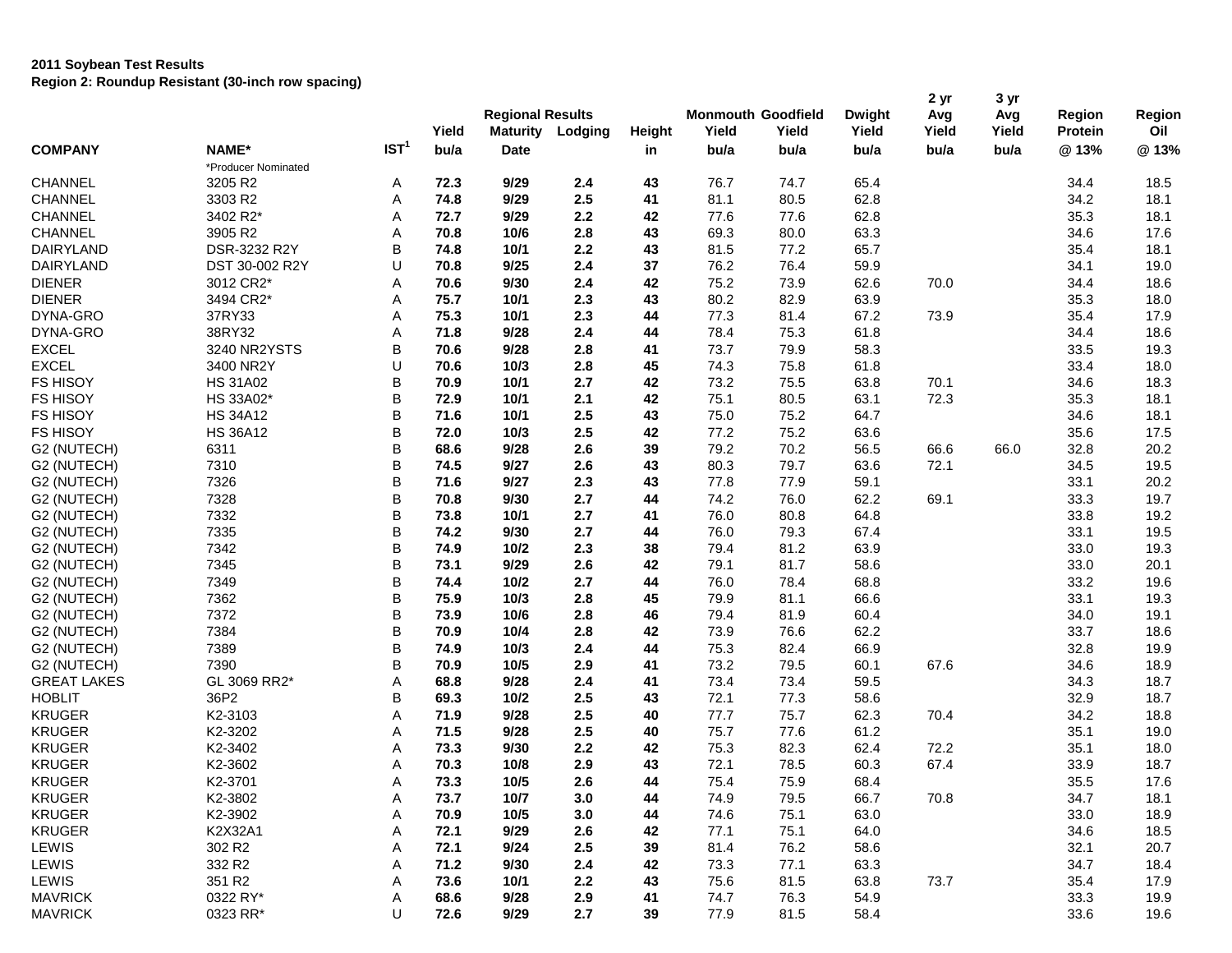|                  |                     |                  | Yield | <b>Regional Results</b><br><b>Maturity</b> | Lodging | Height | <b>Monmouth Goodfield</b><br>Yield | Yield | <b>Dwight</b><br>Yield | 2 yr<br>Avg<br>Yield | 3 yr<br>Avg<br>Yield | Region<br>Protein | Region<br>Oil |
|------------------|---------------------|------------------|-------|--------------------------------------------|---------|--------|------------------------------------|-------|------------------------|----------------------|----------------------|-------------------|---------------|
| <b>COMPANY</b>   | NAME*               | IST <sup>1</sup> | bu/a  | <b>Date</b>                                |         | in     | bu/a                               | bu/a  | bu/a                   | bu/a                 | bu/a                 | @13%              | @13%          |
|                  | *Producer Nominated |                  |       |                                            |         |        |                                    |       |                        |                      |                      |                   |               |
| <b>MERSCHMAN</b> | ARTHUR 1230RR2Y     | B                | 72.5  | 9/29                                       | 2.6     | 43     | 74.7                               | 76.2  | 66.8                   |                      |                      | 34.3              | 18.5          |
| <b>MERSCHMAN</b> | COOLIDGE 1234RR2Y   | В                | 74.4  | 9/30                                       | 2.3     | 43     | 81.7                               | 78.8  | 62.7                   |                      |                      | 35.3              | 18.0          |
| <b>MERSCHMAN</b> | KENNEDY 1036RR2Y    | В                | 75.3  | 10/3                                       | 2.8     | 46     | 82.7                               | 81.4  | 61.8                   | 73.0                 | 69.6                 | 34.9              | 18.0          |
| <b>MERSCHMAN</b> | WASHINGTON 1238RR   | В                | 73.0  | 10/3                                       | 2.8     | 41     | 74.8                               | 80.4  | 63.7                   |                      |                      | 33.0              | 19.1          |
| <b>MONIER</b>    | M 3115 R2           | В                | 72.1  | 9/28                                       | 2.4     | 43     | 76.5                               | 76.9  | 62.9                   |                      |                      | 34.6              | 18.6          |
| <b>MUNSON</b>    | 8302 R2Y            | U                | 71.9  | 9/22                                       | 2.5     | 39     | 80.9                               | 78.1  | 56.8                   |                      |                      | 35.2              | 18.4          |
| <b>MUNSON</b>    | 8322 R2Y            | U                | 72.3  | 9/28                                       | 2.4     | 41     | 77.3                               | 76.3  | 63.5                   |                      |                      | 34.5              | 18.6          |
| <b>MUNSON</b>    | 8328 RR             | В                | 73.1  | 9/23                                       | 2.1     | 37     | 78.7                               | 76.2  | 64.4                   | 69.8                 | 67.6                 | 34.7              | 19.2          |
| <b>MUNSON</b>    | 8341 R2Y            | Α                | 72.0  | 9/29                                       | 2.3     | 39     | 75.4                               | 76.0  | 64.7                   |                      |                      | 33.6              | 18.9          |
| <b>MUNSON</b>    | 8352 R2Y            | U                | 69.8  | 10/3                                       | 2.5     | 42     | 73.2                               | 75.1  | 61.0                   |                      |                      | 35.4              | 17.7          |
| <b>MUNSON</b>    | 8372 R2Y            | В                | 69.3  | 10/7                                       | 3.3     | 44     | 70.1                               | 77.5  | 60.1                   |                      |                      | 34.0              | 18.4          |
| <b>MYCOGEN</b>   | 5N324 R2*           | B                | 69.9  | 9/29                                       | 2.5     | 42     | 75.0                               | 73.7  | 60.9                   |                      |                      | 34.6              | 18.6          |
| <b>NUTECH</b>    | 7359                | B                | 72.6  | 9/30                                       | 2.8     | 41     | 77.9                               | 82.5  | 57.5                   | 72.8                 | 71.1                 | 33.6              | 19.8          |
| <b>NUTECH</b>    | 7388                | B                | 72.9  | 10/4                                       | 2.8     | 40     | 73.6                               | 81.4  | 63.7                   | 71.6                 |                      | 33.3              | 19.1          |
| <b>PIONEER</b>   | 93Y05               | B                | 71.7  | 9/27                                       | 2.1     | 40     | 76.3                               | 77.8  | 61.2                   |                      |                      | 31.9              | 20.6          |
| <b>PIONEER</b>   | 93Y40               | B                | 74.3  | 9/30                                       | 2.6     | 40     | 79.4                               | 79.1  | 64.4                   | 70.2                 | 68.3                 | 33.8              | 19.3          |
| <b>PIONEER</b>   | 93Y70*              | В                | 73.9  | 10/3                                       | 2.7     | 45     | 75.7                               | 80.9  | 65.1                   | 71.7                 | 67.7                 | 32.8              | 19.4          |
| <b>PIONEER</b>   | 93Y82               | В                | 74.6  | 10/4                                       | 2.8     | 43     | 80.8                               | 81.9  | 61.1                   |                      |                      | 32.3              | 19.5          |
| POWER PLUS       | 32K0*               | В                | 71.8  | 9/27                                       | 2.6     | 44     | 77.4                               | 77.1  | 60.9                   | 69.6                 | 66.8                 | 32.3              | 19.9          |
| PROHARVEST       | 3135 CR2Y*          | U                | 69.9  | 9/29                                       | 2.5     | 42     | 74.5                               | 73.5  | 61.8                   |                      |                      | 34.4              | 18.8          |
| PROHARVEST       | 3350 CR2Y*          | Α                | 71.9  | 9/30                                       | 2.6     | 43     | 76.8                               | 78.4  | 60.5                   |                      |                      | 34.5              | 18.5          |
| PROHARVEST       | 3635 CR2Y*          | U                | 74.2  | 10/3                                       | 2.7     | 43     | 76.6                               | 78.2  | 67.8                   |                      |                      | 35.5              | 17.6          |
| <b>PUBLIC</b>    | IA3041RR2Y*         | U                | 68.0  | 9/28                                       | 2.6     | 41     | 77.7                               | 71.8  | 54.5                   |                      |                      | 34.5              | 18.1          |
| <b>RENK</b>      | <b>RS 322 NR2</b>   | U                | 70.3  | 9/29                                       | 2.4     | 42     | 75.9                               | 73.7  | 61.3                   |                      |                      | 34.6              | 18.5          |
| <b>RENK</b>      | RS 331 NR2          | U                | 71.3  | 9/29                                       | 2.8     | 43     | 75.5                               | 78.0  | 60.3                   |                      |                      | 34.6              | 18.5          |
| <b>ROESCHLEY</b> | 3107 CRR2           | В                | 71.4  | 9/28                                       | 3.0     | 43     | 75.6                               | 79.9  | 58.7                   |                      |                      | 33.4              | 19.7          |
| <b>ROESCHLEY</b> | 3195 CRR2*          | В                | 68.7  | 9/30                                       | 2.4     | 36     | 74.6                               | 75.6  | 56.0                   |                      |                      | 34.8              | 18.0          |
| <b>ROESCHLEY</b> | 3217 CRR2           | U                | 71.2  | 9/30                                       | 2.6     | 41     | 77.2                               | 73.5  | 62.8                   |                      |                      | 34.6              | 18.6          |
| <b>ROESCHLEY</b> | 3491 CRR*           | B                | 64.7  | 10/2                                       | 2.6     | 40     | 72.1                               | 69.5  | 52.6                   |                      |                      | 33.4              | 19.6          |
| <b>STEYER</b>    | 3001 R2             | Α                | 73.5  | 9/28                                       | 2.6     | 41     | 77.5                               | 78.9  | 64.2                   | 72.2                 |                      | 34.7              | 17.9          |
| <b>STEYER</b>    | 3203 R2             | Α                | 71.7  | 9/29                                       | 2.4     | 42     | 75.5                               | 76.8  | 62.9                   |                      |                      | 34.8              | 18.5          |
| <b>STEYER</b>    | 3204 R2             | Α                | 72.0  | 9/29                                       | 2.4     | 41     | 77.7                               | 79.9  | 58.3                   | 70.4                 | 67.8                 | 35.0              | 17.5          |
| <b>STEYER</b>    | 3401 R2             | Α                | 68.5  | 10/3                                       | 2.7     | 43     | 71.7                               | 73.4  | 60.4                   | 66.6                 | 63.4                 | 35.1              | 18.5          |
| <b>STEYER</b>    | 3404 R2             | Α                | 72.0  | 10/1                                       | 2.5     | 43     | 73.9                               | 75.0  | 67.2                   |                      |                      | 34.5              | 18.1          |
| <b>STEYER</b>    | 3490 RR             | Α                | 68.7  | 10/3                                       | 2.5     | 42     | 72.2                               | 75.3  | 58.6                   | 69.1                 | 66.5                 | 32.9              | 18.7          |
| <b>STEYER</b>    | 3501 R2             | Α                | 74.0  | 9/30                                       | 2.5     | 42     | 78.9                               | 79.5  | 63.5                   | 71.6                 | 68.2                 | 34.4              | 17.5          |
| <b>STEYER</b>    | 3603 R2             | A                | 70.4  | 10/4                                       | 2.4     | 42     | 74.9                               | 77.1  | 59.2                   |                      |                      | 35.4              | 17.6          |
| <b>STEYER</b>    | 3803 R2             | Α                | 74.5  | 10/7                                       | 3.1     | 45     | 75.7                               | 77.9  | 69.8                   |                      |                      | 34.8              | 18.2          |
| <b>STINE</b>     | 30RA02*             | B                | 72.0  | 10/1                                       | 2.5     | 42     | 75.2                               | 74.8  | 65.9                   |                      |                      | 34.6              | 18.5          |
| <b>STINE</b>     | 33RA02*             | В                | 71.3  | 9/30                                       | 2.5     | 40     | 75.8                               | 74.5  | 63.5                   |                      |                      | 34.1              | 19.6          |
| <b>STINE</b>     | 3522-4*             | В                | 72.5  | 10/1                                       | 2.9     | 41     | 79.0                               | 77.1  | 61.3                   |                      |                      | 33.8              | 19.6          |
| <b>STINE</b>     | 35RA02*             | В                | 73.3  | 10/4                                       | 2.6     | 45     | 78.3                               | 77.3  | 64.2                   |                      |                      | 34.9              | 17.9          |
| STONE SEED GROUP | 2R3001*             | Α                | 71.8  | 9/29                                       | 2.5     | 41     | 74.6                               | 79.0  | 61.8                   | 70.3                 |                      | 34.2              | 18.6          |
| STONE SEED GROUP | 2R3201*             | Α                | 70.5  | 9/28                                       | 2.0     | 40     | 75.8                               | 77.3  | 58.4                   |                      |                      | 34.3              | 18.4          |
| STONE SEED GROUP | 2R3401*             | Α                | 73.9  | 9/30                                       | 2.4     | 43     | 78.5                               | 78.8  | 64.4                   |                      |                      | 35.3              | 18.0          |